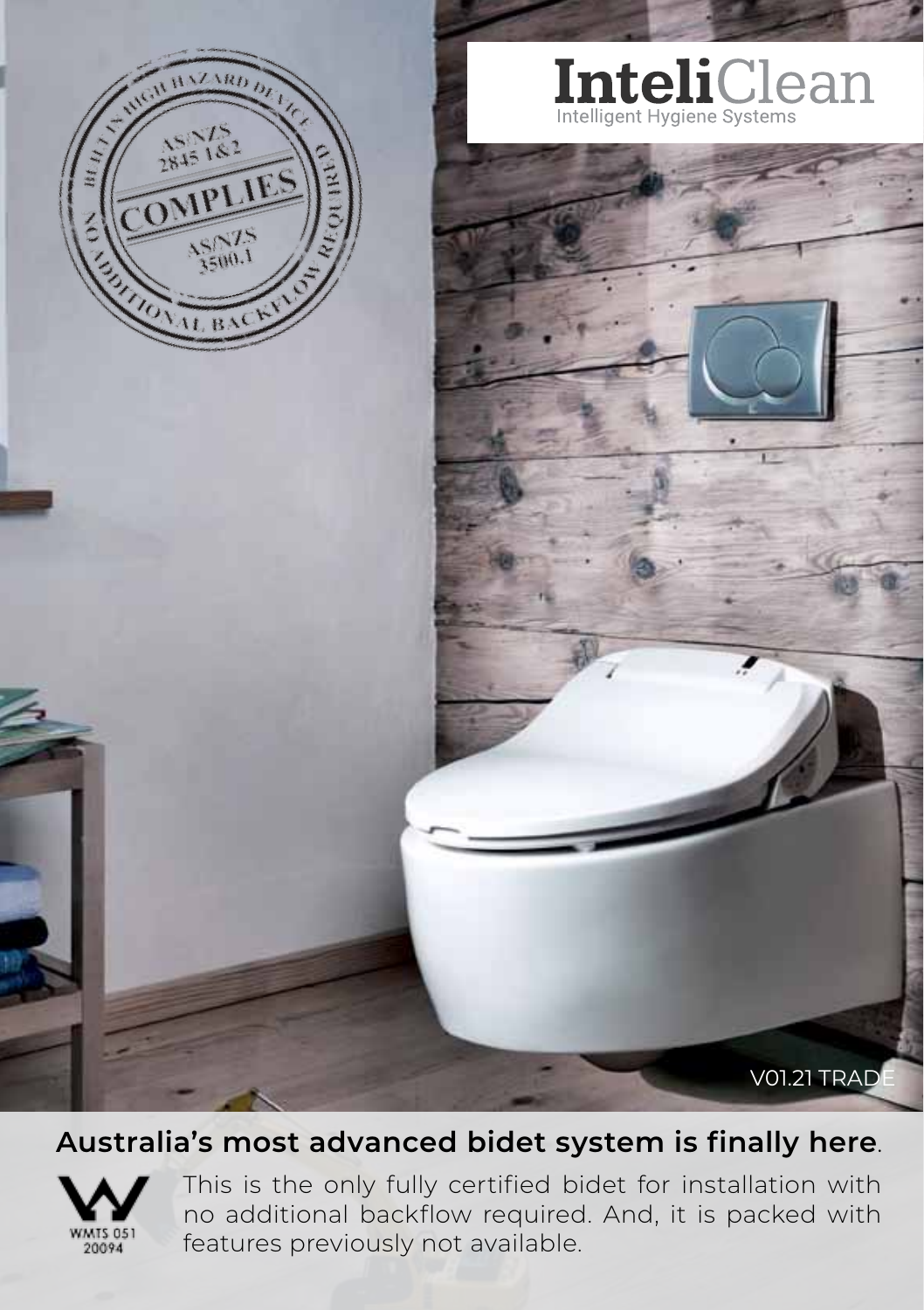

The InteliClean Air 9000 Series has all the standard features, such as: bottom wash, ladies wash, air dryer, enema spray and child function. Advanced features of this bidet include a multi-position, 5-step nozzle adjustment as well as pulse and oscillate settings to provide a much cleaner wash. This bidet is made for ease of use.



Rear wash



Heated Seat



Ladies wash



5 step adjust



Enema wash



Pulse & Oscillate



Air dryer



Deodoriser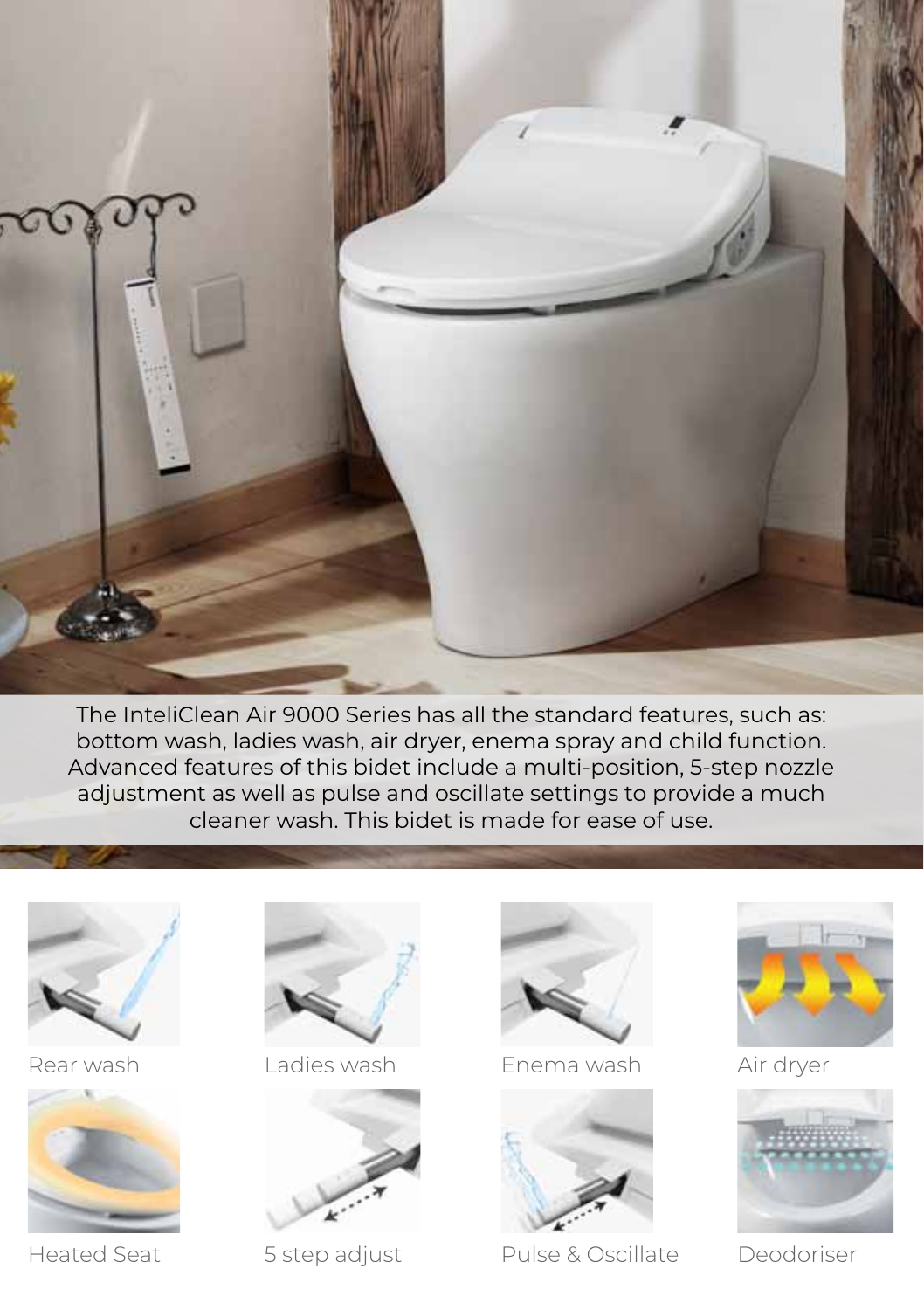



#### **Remote control**

Can be wall mounted or held in hand.

Advanced technology has allowed so many features and functions to be compressed in to a simple slimline design.

#### **Power usage**

Economy mode.

With normal use, this bidet will only cost \$12.00 per year for electricity. That's less than 4 cents per day.

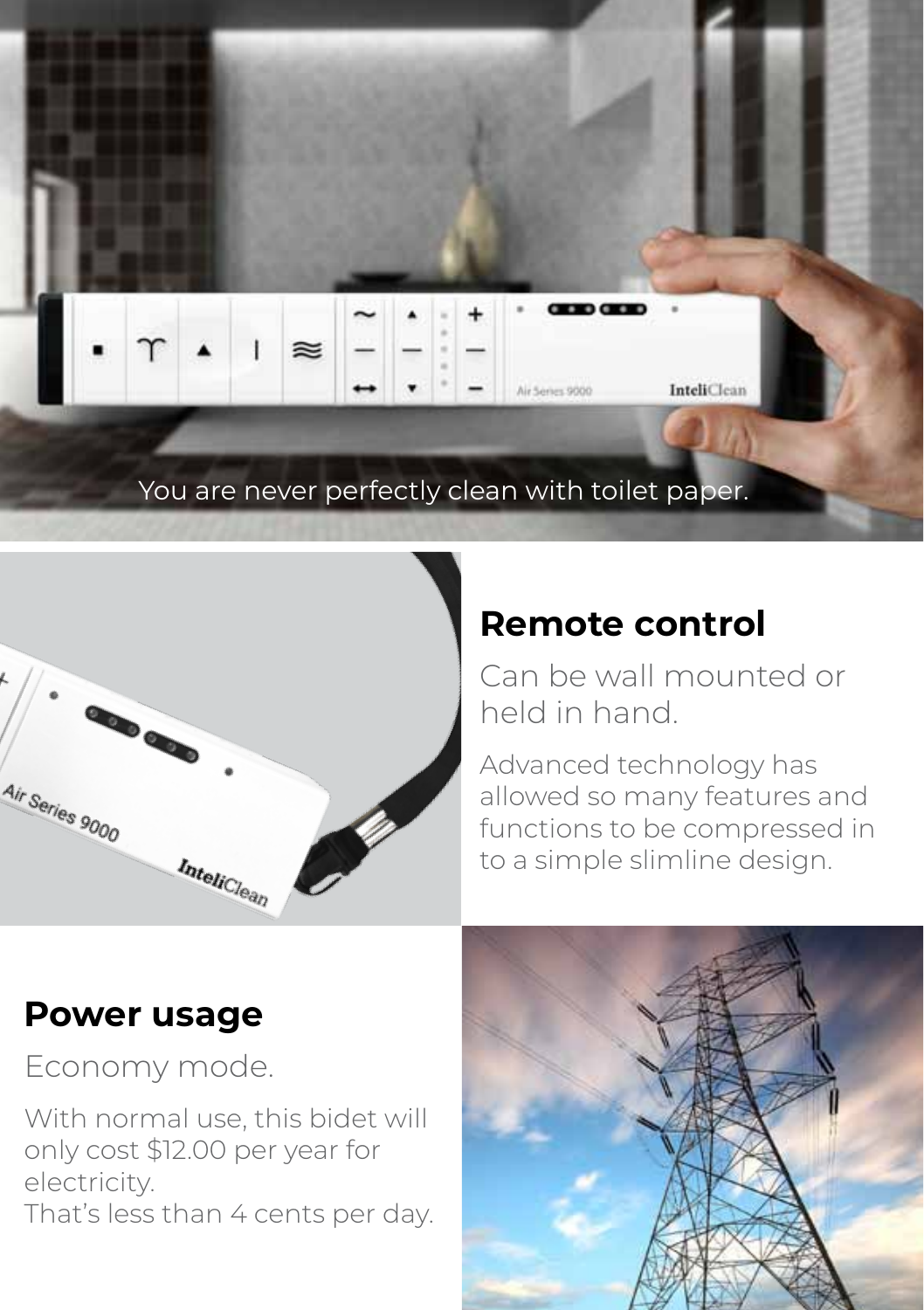

#### **Advanced seat design**

180kg weight rating.

Unlike other bidets on the market that only hold up to 120KG.

#### **Lid safety features**

A soft close lid that is safe to sit on.

Previously unheard of, this lid is designed to allow a person to sit on the lid without causing damage.





#### **Advanced cleaning**

Quick release function.

Can be removed with just the press of a button to allow for cleaning under the bidet.

The bidet can also be operated by buttons on the side.

Designed with the user in mind this machine is virtually unbreakable with its 180KG weight rating and sit on lid. For easy cleaning, just press the quick release button and the bidet will slide straight off.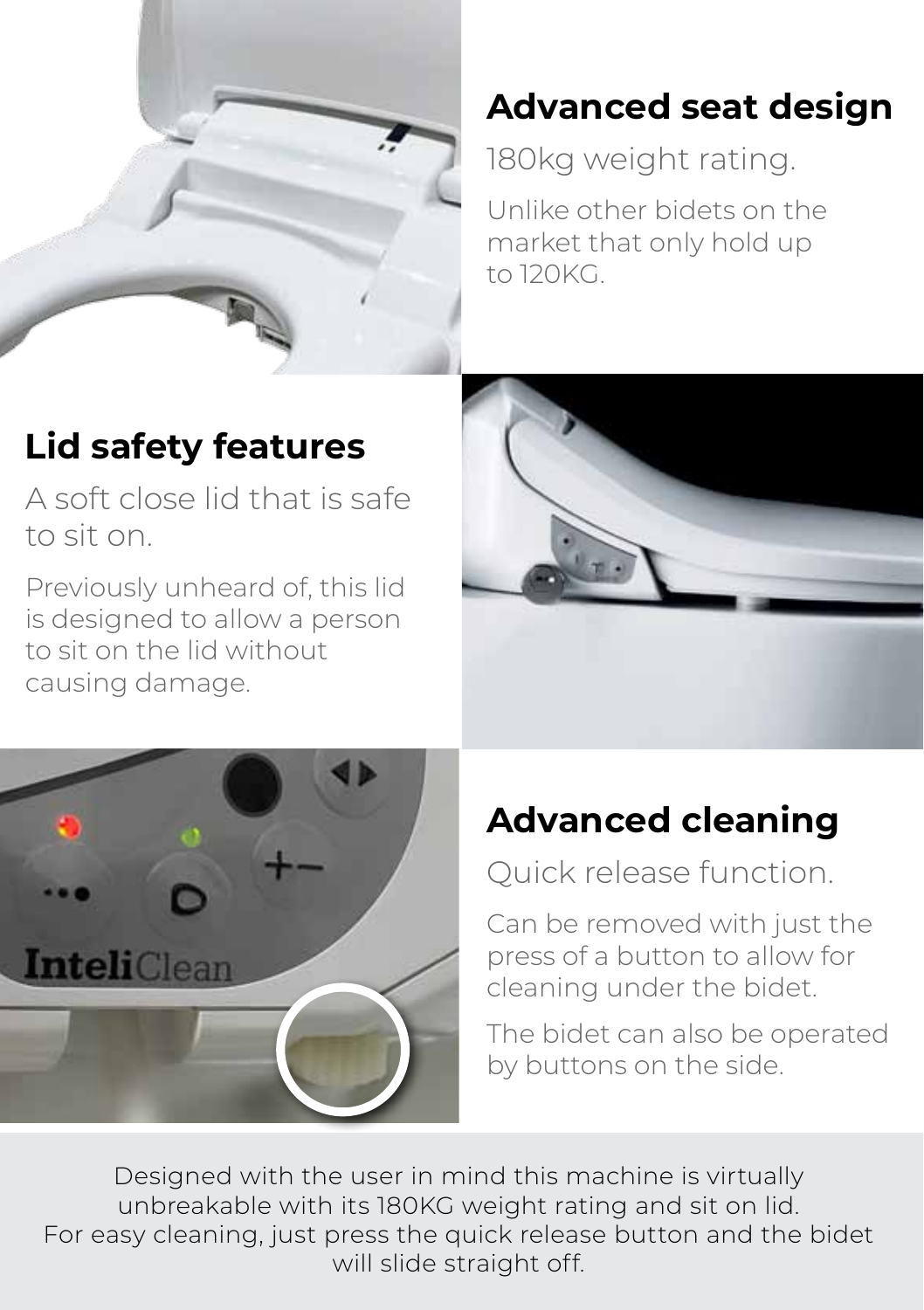



#### **Child settings**

Designed for all ages.

Automatically adjusts when the child button is pressed, reducing pressure and temperature.

### **Anti-microbial plastic**

Repels germs.

The materials used throughout this bidet are highly efficient at protecting against bacteria, fungi, viruses and germs. Acting as a non-toxic health barrier.

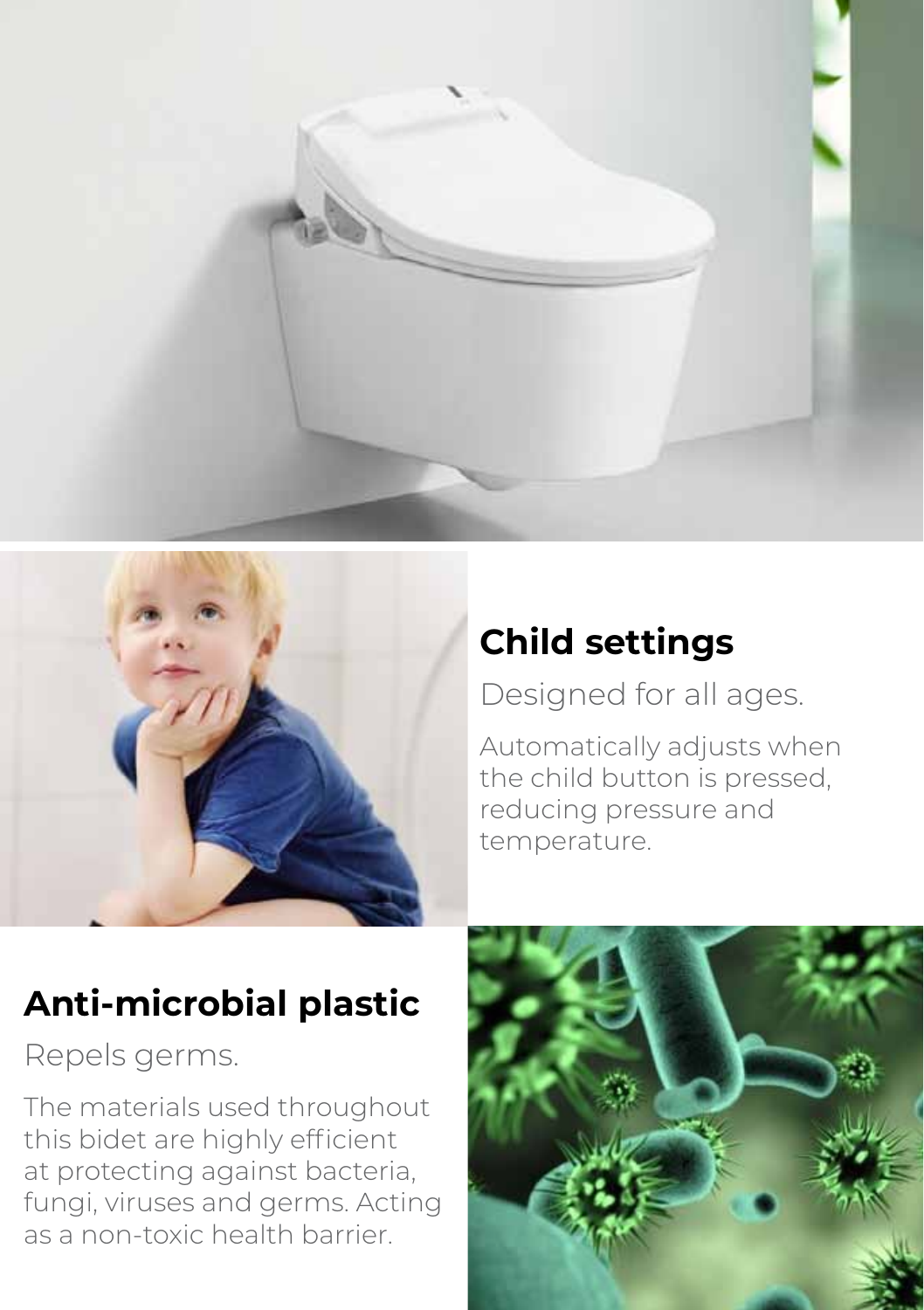

# **MF Filter**

2 Stage External Filter.

1. The sediment filter removes particles from the water before it enters the bidet. Protecting your internal heating systems.

2. Water then passes through the ceramic balls, collecting silver ions that attack bacteria, germs and viruses.



## **EM Ceramics**

Final Stage of Purification.

3. The activated ceramics restructure the water molecules providing a superior cleansing action, helping to absorb toxins and impurities as it washes you.

#### **Virus and Germ Removal**

3 stage protection system.

The InteliClean series bidet is the only bidet in Australia to provide a 3 stage protection system. Providing a safer, cleaner and more hygienic wash than any other bidet system on the market.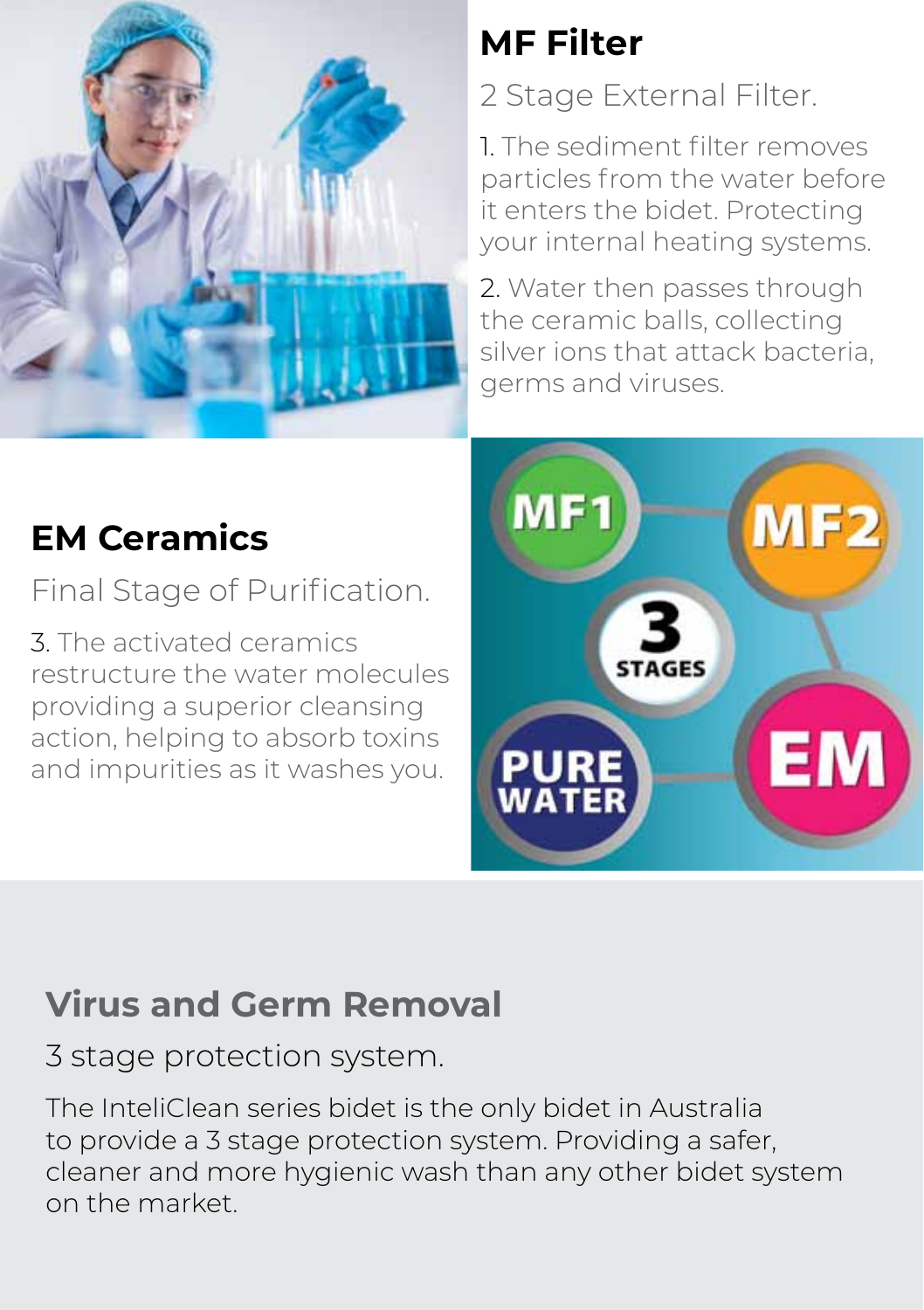

## **Toilet Compatibility**

Standard

A: 490mm or above B: 135-200mm C: 320-330mm D: 420mm

#### Write your measurements here:



### **Warranty**

2 year full replacement.

If anything goes wrong with the internal elements of your bidet, it may be replaced free of charge. T&C's apply.

Visit InteliClean.com.au/warranty for more info.



## **Toilet Compatibility**

Elongated

- A: 510mm or above
- B: 135-200mm
- C: 350mm
- D: 440mm

*Top or Bottom fixing bolt options available.*

To be installed by a licensed plumber. Power point and external tap required. Water Pressure 100-680KPA.